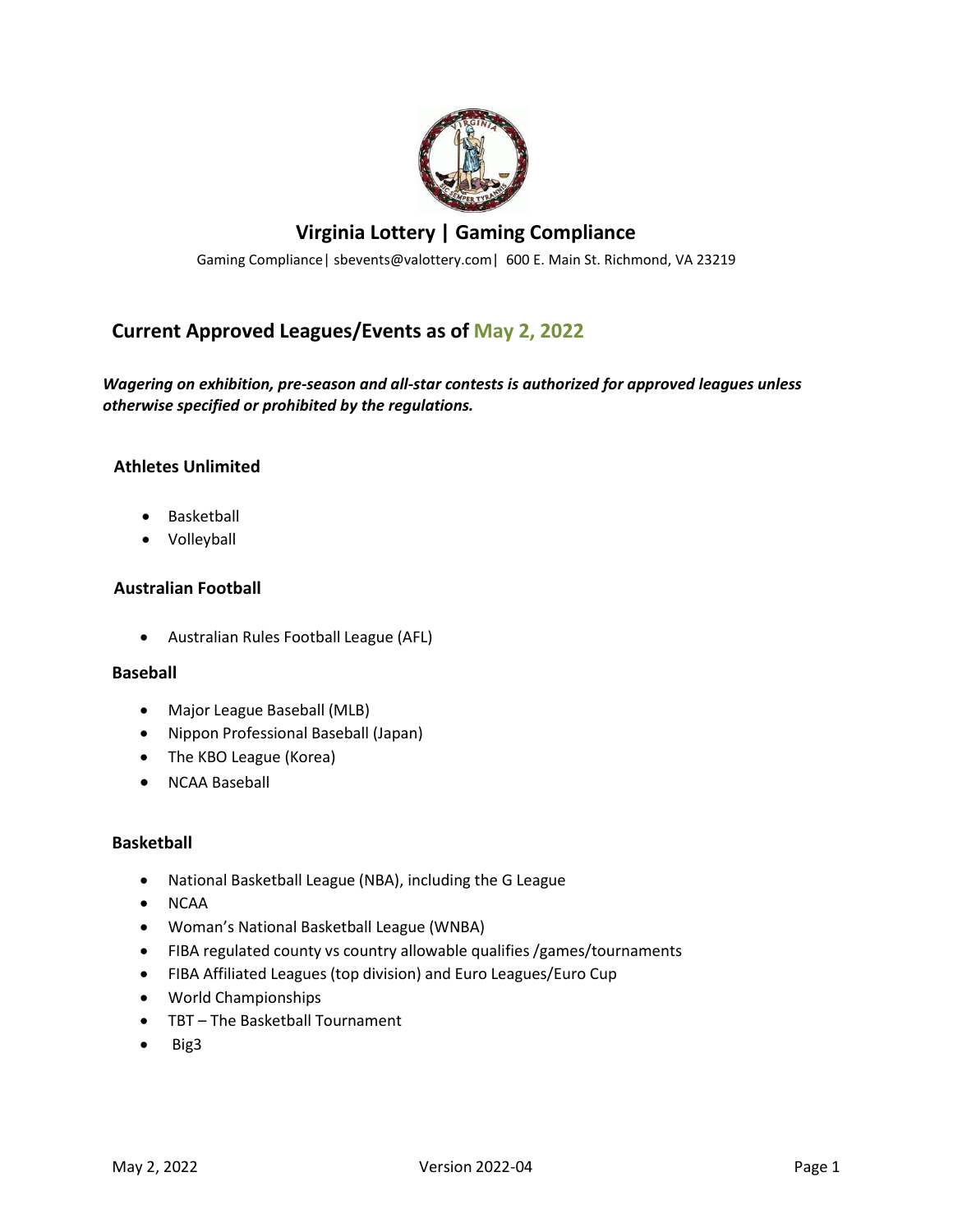# **Boxing**

- World Boxing Association (WBA)
- World Boxing Organization (WBO)
- International Boxing Federation (IBF)
- World Boxing Council (WBC)
- Association of Boxing Commission and Combative Sports
- British Board of Boxing Control

# **Cricket**

- World Cup
- International Cricket Council (ICC) regulated Country vs. Country qualifiers/games/tournaments
- Indian Premier League (IPL)
- Big Bash League

#### **Cycling**

• Union Cycliste Internationale (UCI) – Grand Tour, World Tour, Tour de France

#### **Darts**

- British Darts Organization
- PDC Darts

#### **Football**

- National Football League (NFL)
- Canadian League (CFL)
- NCAA College Football (NCAAF)
- Senior Bowl
- United States Football League

#### **Golf**

- PGA, including global tours (e.g., World Golf Championships)
- PGA Tour Champions
- The Match IV
- The Match V
- The Match VI
- International Events (e.g., Ryder Cup, Presidents Cup, Solheim Cup)
- European Tour
- LPGA
- Korn Ferry Tour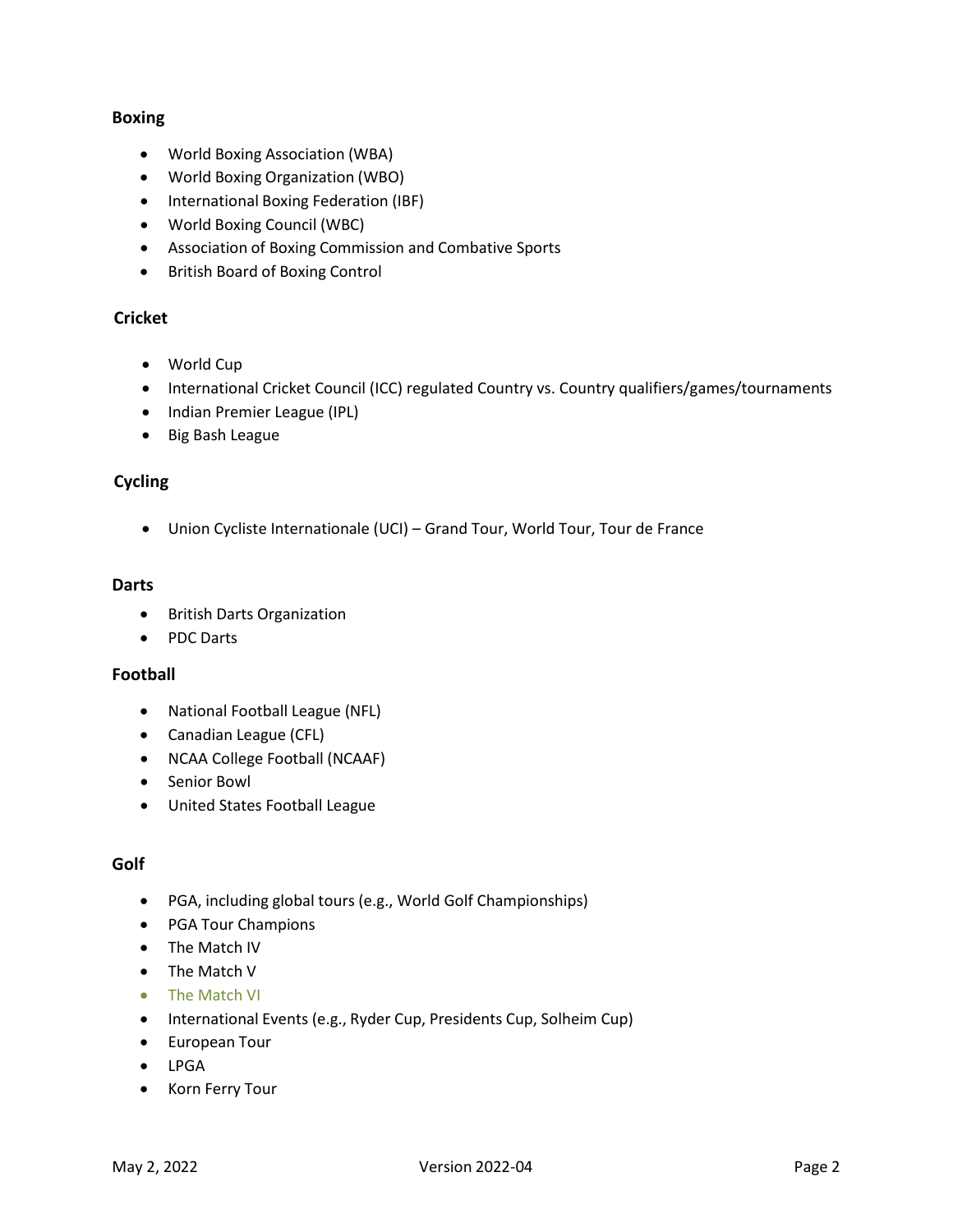# **Ice Hockey**

- National Hockey League (NHL)
- International Ice Hockey Federation (IIHF)
- Swedish Hockey league (SHL)
- SM-Liiga (Finland)
- NCAA
- Austrian EBEL
- Czech Extraliga

# **Jai Alai**

• Magic City Jai Alai

#### **Lacrosse**

- NCAA
- Premier Lacrosse League
- National Lacrosse League

# **Mixed Martial Arts**

- Ultimate Fighting Championship (UFC)
- Bellator MMA
- One Championship
- Professional Fighters League
- Dana White's Contender Series
- Bare Knuckle Fighting Championship (BKFC)

#### **Motorsports**

- NASCAR, including series
- IndyCar
- Formula 1
- Moto America
- SRX League
- Moto GP
- Moto 2
- Moto 3
- World Rally Championship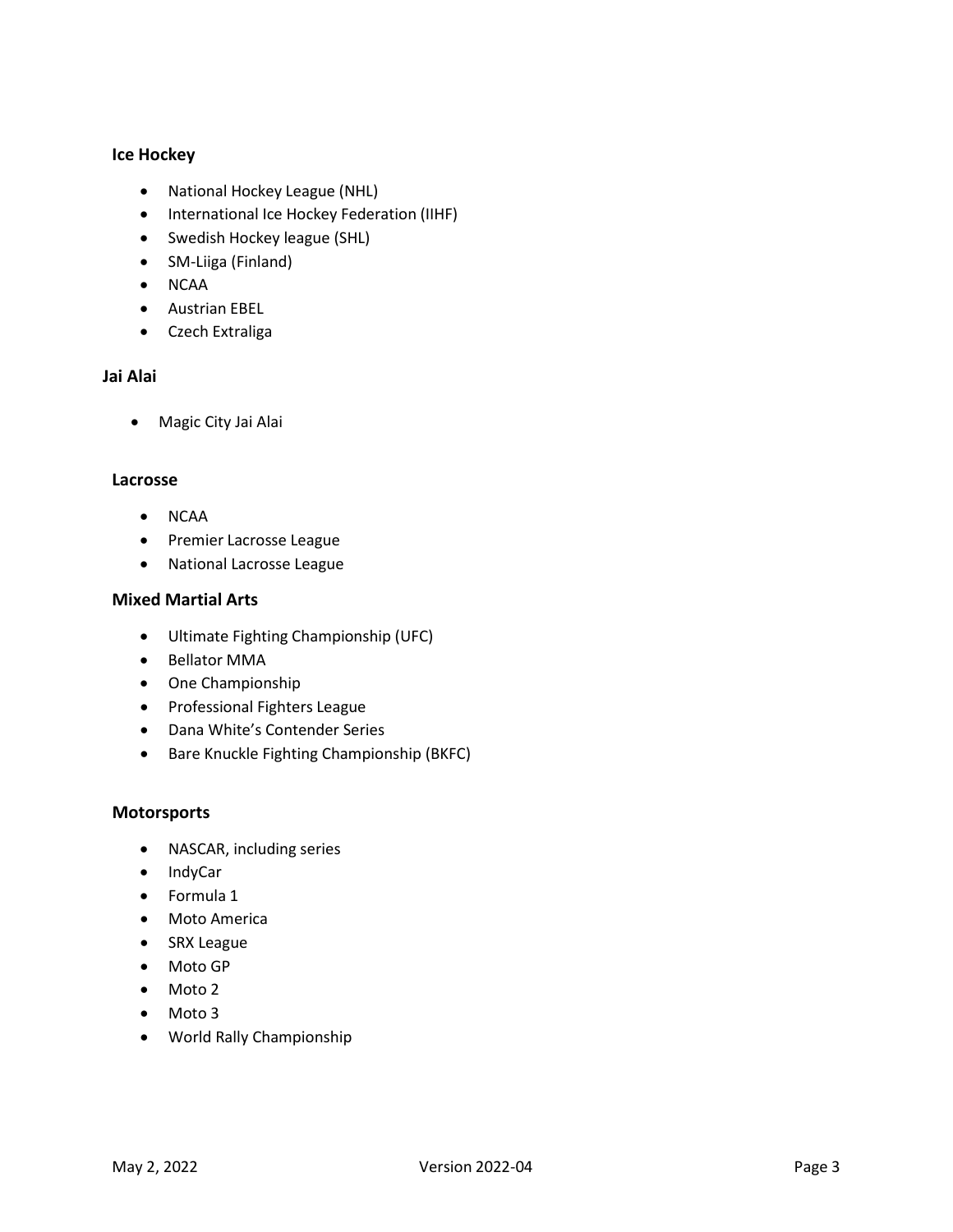# **Olympics**

- Summer Olympics
- Winter Olympics

# **Professional Bull Riders**

### **Rugby**

- European Challenge Cup
- European Champions Cup
- Major League Rugby
- New Zealand Super Rugby Aotearoa
- Super Rugby
- English Premiership Rugby
- PRO 14
- Top 14 (France)
- World Cup
- World Rugby (International country vs. country qualifiers/game tournaments)
- Four Nations
- Six Nations
- Super League (UK/France)
- National Rugby League

### **Snooker**

• World Snooker

#### **Soccer**

- **North America:**
	- Major League Soccer (MLS)
	- National Women's Soccer League (NWSL)
	- North American Soccer League (NASL)
	- USL Championship (USLC)
	- USL League 1
	- US Open Cup
	- Leagues Cup
- **Central America**
	- Top 2 tiers and domestic cups for: Costa Rica, El Salvador, Guatemala, Honduras, Mexico and Panama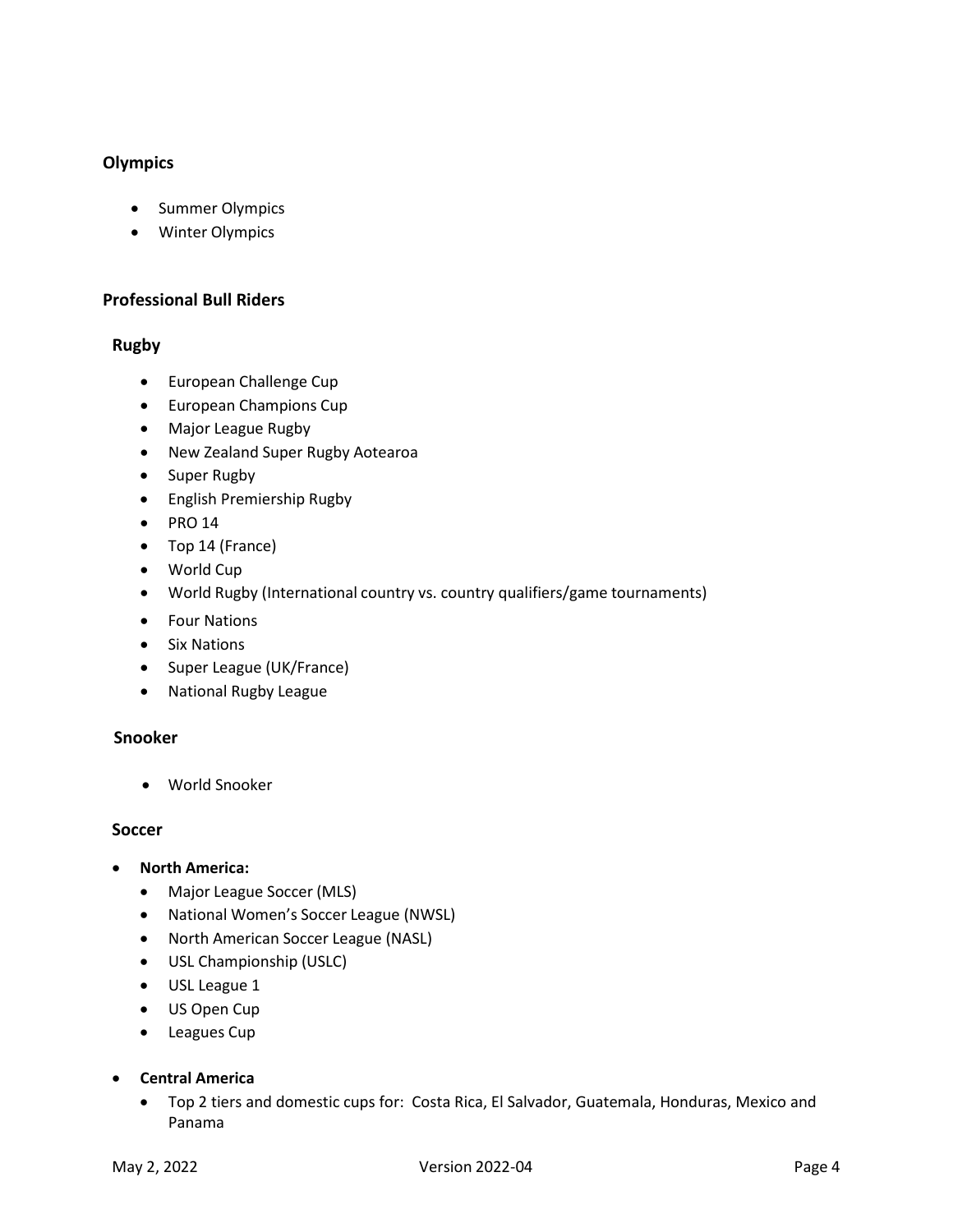- Confederation of North, Central American and Caribbean Association Football (CONCACAF) Champions League
- **Europe:**
	- Top two tiers, as well as domestic cups, for the Union of European Football Associations (UEFA) member countries
	- England League 1
	- England League 2
	- UEFA Champions League
	- UEFA Europa Conference League
	- UEFA Europa League
	- UEFA Nations League
	- UEFA Super Cup
	- UEFA Women's Champions League

#### • **South America:**

- Top two tiers as well as domestic cups for: Argentina , Bolivia, Brazil, Chile, Colombia, Ecuador, Paraguay, Peru, Uruguay and Venezuela
- South American Football Confederation (CONMEBOL) Copa Libertadores and Copa Sudamericana
- Α**sia and Australia:**
	- Top two tiers as well as domestic cups for Australia, China, Hong Kong, Japan and South Korea
- International Federation of Association Football (FIFA) regulated country vs. country international qualifiers/games/tournaments, including those run by member federations of FIFA (including UEFA, COMEBOL, CONCACAF, Confederation of African Football (CAF), Asian Football Confederation (AFC) and Oceania Football Confederation (OFC)

#### **Softball**

- Athletes Unlimited Softball League
- NCAA Softball